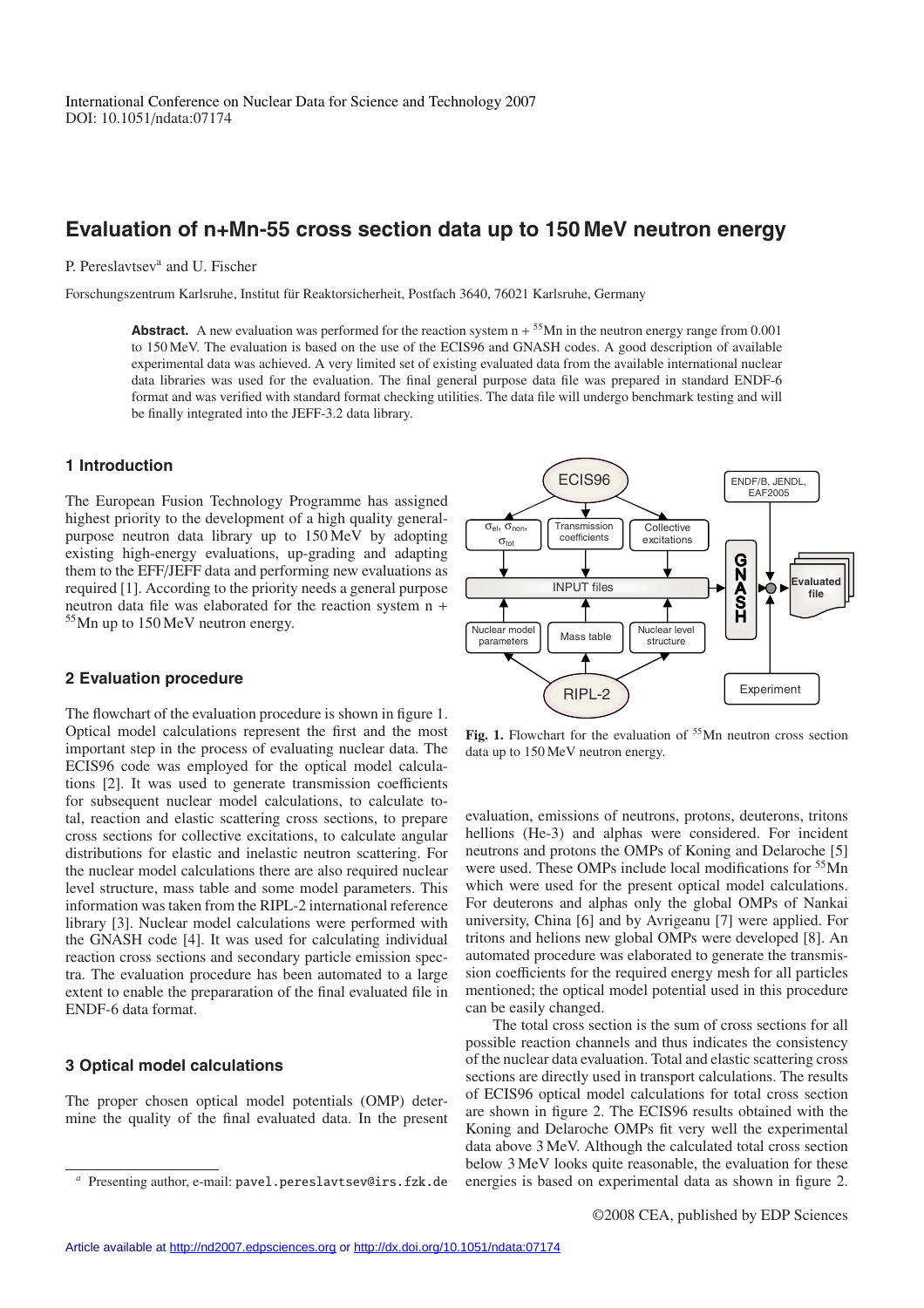

**Fig. 2.** Total cross section for n+55Mn.

Below 3 MeV, an underestimation of the elastic scattering cross section was revealed. Such an underestimation was also found for the elastic scattering angular distributions at low energies.

Direct contributions to the inelastic scattering were calculated with ECIS96 for several excited states. For other nuclear levels only equilibrium inelastic scattering was accounted for. The deformation parameters were chosen to fit the high energy tails of the secondary neutron emission spectra. The equilibrium parts of the cross sections leading to excited states of the nucleus were calculated with GNASH.

The angular distributions for elastically scattered neutron were compared with JENDL-HE results over the entire energy range up to 150 MeV. Experimental data cover neutron energies only up to 14 MeV. As already mentioned the elastic scattering cross section has serious deficiencies below 3 MeV. This problem was solved by adding the elastic scattering cross section from equilibrium step of nuclear reaction. This effect is especially important at low energies and rapidly washes out with energy increase. At energies above  $5 \text{ MeV}$  this effect is small and results obtained with OMP show good agreement with experimental data, figure 3. The angular distributions for inelastic neutron scattering were obtained as a sum of equilibrium and direct parts (whenever ECIS96 results are available).

#### **4 Nuclear model calculations with GNASH**

Nuclear reaction cross sections and particle emission spectra were calculated with the GNASH code. GNASH utilizes the Hauser-Feshbach model for multiple particle emissions through statistical processes, the exciton model of Kalbach [9] for single particle and the model of Chadwick [10] for multiple particle pre-equilibrium reactions. For compound nuclear reactions we used the Ignatyuk form of the Fermi-gas model with energy-dependent level density parameters [11]. Gamma-ray transmission coefficients were calculated using the Kopecky and Uhl model [12].

In the pre-equilibrium model used in GNASH, the excitation of the collective states with different multi-polarities is not considered. It was previously reported that for inelastically



**Fig. 3.** Elastic scattering angular distribution for 14 MeV incident neutron energy.

scattered particles, these collective states are responsible for the well known humps in the high energy tails of the energy emission spectra. To account for this effect we applied the model developed by Kalbach [13]. We considered the excitation of the giant resonances with four different multipolarities: low energy octupole (LEOR) with 3− collective state, 2+ giant quadrupole (GQR), 0+ giant monopole (GMR) and 3− high energy octupole (HEOR) resonances. The position of the maximum, the width and the deformation parameter of the resonances are calculated within this model. The cross section for each resonance was calculated with ECIS96 at all neutron incidence energies and then it was broadened in energy assuming a Gaussian distribution. This procedure was automated and the data generated for all collective excitations in the desired incidence energy mesh can be read in GNASH.

Since the evaluation covers incident neutron energies up 150 MeV, we accounted for in the calculations as many as possible reaction paths. The number of residual nuclides considered was limited by a maximum charge difference of  $\Delta Z$  = 7 and a maximum mass difference of  $\Delta A$  = 20 with respect to the target nucleus 55Mn.

#### **4.1 Exclusive nuclear reactions**

Exclusive nuclear reactions are those with explicit specifications of the types and number of outgoing particles. In the evaluation we considered  $(n,n')$ ,  $(n,2n)$ ,  $(n,p)$ ,  $(n,d)$ ,  $(n,t)$ ,  $(n, \frac{3}{1})$ He),  $(n, \alpha)$ ,  $(n, np)$ ,  $(n, n\alpha)$  and  $(n, \gamma)$  reactions. Data for these reactions were included in the low energy part of the evaluated file. Above 20 MeV these cross sections were assigned zero on the file since they are included in the lumped  $MT = 5$  reaction type. Since the secondary recoil emission spectra are included in the evaluation, these cross sections can be retrieved for energies up to 150 MeV.

The total inelastic scattering cross section for  $n+55$ Mn is not well measured, figure 4. There are experimental data below 1 MeV and only one measurement at 14 MeV. At low energies the new evaluation fits experimental data and is close to JENDL-HE results. But at higher energies (especially at maximum) the difference is significant. The new results reproduce the experimental data point at 14 MeV while the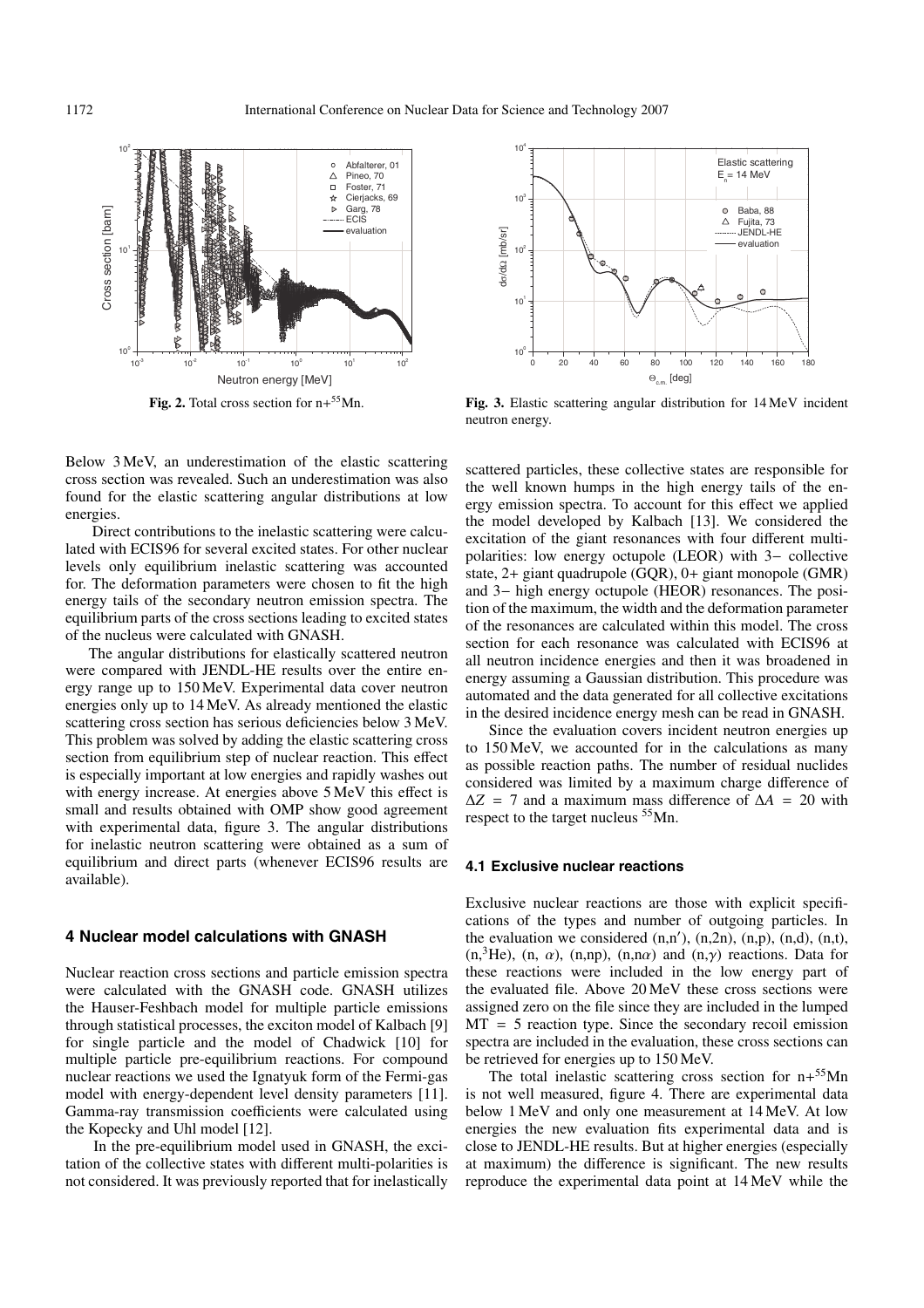

**Fig. 4.** Total inelastic scattering cross section.



Fig. 5.  $55Mn(n,2n)$ <sup>54</sup>Mn cross section.

JENDL-HE data are well below. This difference comes from lower neutron emission spectra at 14 MeV (see later).

The (n,2n) cross section is the second dominant channel at energies above 12 MeV, figure 5. For this cross section the GNASH results were used without any modifications. Although all evaluations (present, EAF-2005, JENDL-HE) are close together and fit well the majority of experimental data, the present results account for the latest measurements around 14 MeV and the high energy data above 20 MeV.

For the (n,p) reaction we used slightly normalised GNASH data. The EAF-2005 data do not fit the experimental results below 14 MeV. The  $(n, \alpha)$  cross section calculated with GNASH reproduces the recent data around 14 MeV. Nevertheless EAF-2005 data were adopted for the evaluation because the agreement with experimental data is better for this channel.

The JENDL-HE evaluation for the  $(n,t)$  reaction  $(= EAF - E)$  $2005$ ) is declared to be  $(n,p)$  cross section shifted to the  $(n,t)$ threshold and normalized to experimental data. The evaluation for the (n,t) channel was performed fully with GNASH results without additional corrections. The very weak  $(n,{}^{3}He)$  channel has many problems. There are several measurements around 14 MeV but no evaluation reproduces them. There exists no explanation to this fact so far. GNASH results were used for the evaluation. JENDL-HE data were taken for the  $(n, \gamma)$  cross section. GNASH results were also used for the (n,np), (n,d) and  $(n, n\alpha)$  channels.



**Fig. 6.** Neutron emission spectrum for 14 MeV neutron incident energy.

#### **4.2 Particle emission spectra**

We applied different representation schemes for particle emission spectra below and above 20 MeV. Below 20 MeV particle emission spectra are given on the data file for all exclusive reactions in separate sections. Exclusive neutron emission spectra are not produced in GNASH. Therefore we elaborated an interface for the GNASH code to enable the calculation of exclusive spectra based on the approach developed in [14].

All measurements of neutron emission spectra for  $n+55$ Mn were made at 14 MeV incident neutron energy. Figure 6 shows the evaluated neutron emission spectrum compared to experimental data. The newly evaluated neutron spectrum is closer to the experimental data than the JENDL-HE results. The evaluation of photon production data is based entirely on GNASH results. Below 20 MeV the evaluation contains photon production spectra for all exclusive reactions. The angular distributions of the secondary photons are assumed to be isotropic.

The angular distributions calculated for neutrons and charged particles are based on the Kalbach systematics [15]. In combination with the energy emission spectra this approach provides double differential particle emission spectra, figure 7.

The high energy part of the file contains the total, elastic scattering and lumped  $MT = 5$  cross sections as well as secondary particle emission spectra and recoil nuclei spectra. For all emitted particles and recoil nuclei the energy dependent yields are given. For neutrons and charged particles the emission spectra are stored in the centre-of-mass frame and the pre-equilibrium fractions are given to enable the restoring of double-differential spectra. Total photon emission energy spectra are given in the laboratory frame with an isotropic angular distribution.

The inclusion of recoil spectra on the evaluated data file is required for radiation damage and nuclear heating calculations. The model we used for recoil spectra calculations is described in detail in [16]. The calculated recoil spectra are tabulated as angle-integrated energy distributions in the laboratory frame assuming the angular distributions to be isotropic.